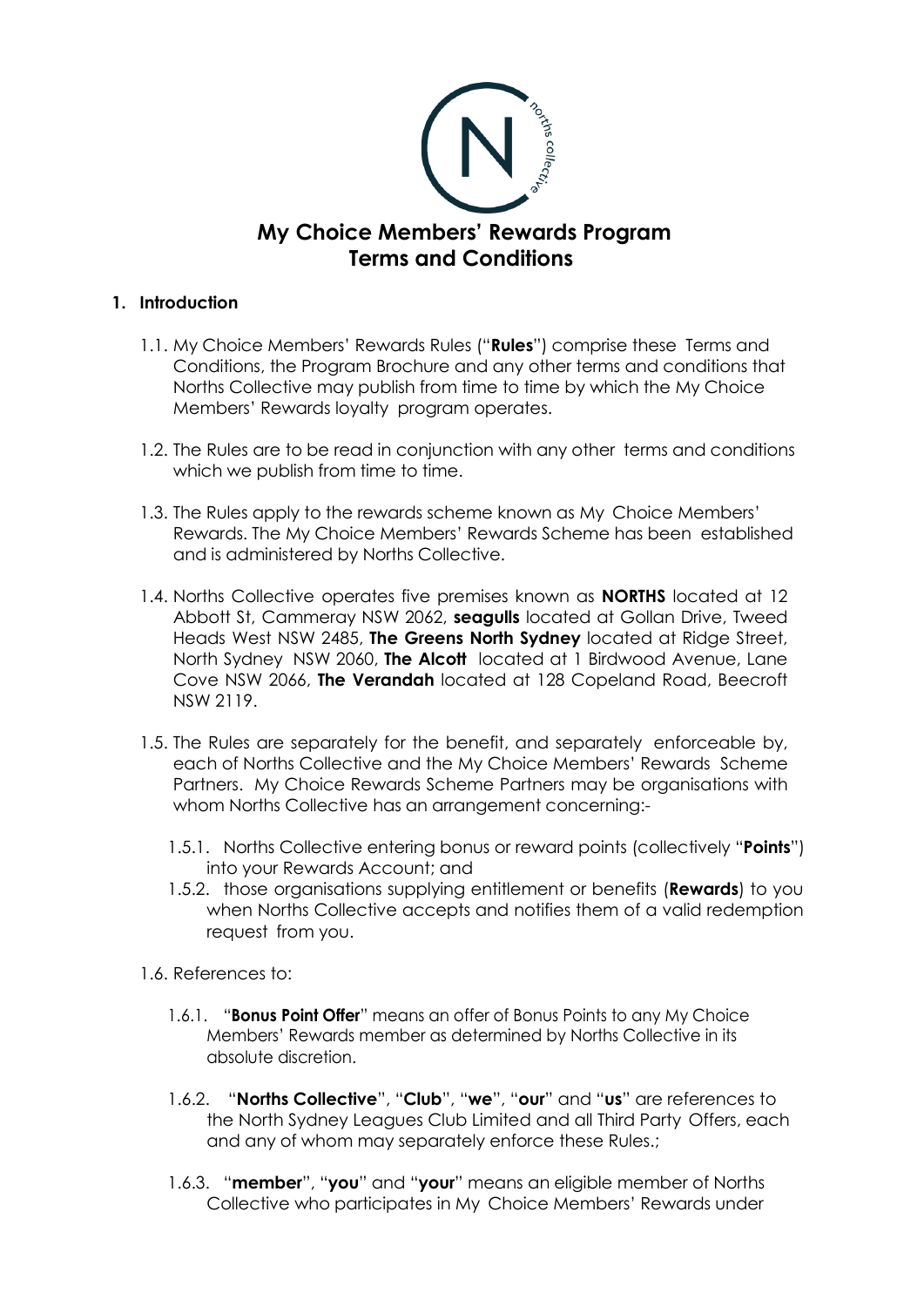these Rules as amended from time to time.

1.6.4. "**membership**" means a member's membership of Norths Collective.

## 1.6.5. "**Membership Tier Period**" means:

(a) the two six month periods:

- (i) 1 January to 30 June; and
- (ii) 1July through to 31 December,

in each Calendar year; or

- (b) such other period as Norths Collective may specify from time to time.
- 1.6.6. "**Program Brochure**" means the brochure published by Norths Collective as amended from time to time, on display on Norths Collective website and containing participating facilities or other information which are deemed to form part of these Rules.
- 1.6.7. "**Rewards**" includes those entitlements or benefits supplied by Norths Collective to you, unless otherwise stated.
- 1.6.8. "**Rewards Account**" means an account kept by Norths Collective for you under clause 2.1 of these Terms and Conditions into which Points are accrued as a result of you engaging in certain eligible transactions and from which Points can be redeemed by you for Rewards.
- 1.6.9. "**Third Party Offer**" means any Rewards offer made as part of the My Choice Members' Rewards loyalty program by any entity other than Norths Collective.
- 1.6.10. "**Tier**" means Black Diamond, Black, Gold, Silver and Red and any other tier created by Norths Collective for the purpose of the My Choice Members' Rewards loyalty program.
- 1.6.11. "**Status Points**" means the accumulated total of eligible reward points which are calculated during a membership tier period that are used to calculate the Tier levels of a member, per the program brochure.
- 1.7. Members are deemed to accept the Rules in accordance with clause 2.1 of these Terms and Conditions.
- 1.8. Norths Collective may amend the Rules from time to time. Members can access the current Rules at the My Choice Members' Rewards Club desk and on the website [www.norths.com.au](http://www.norths.com.au/) or [www.seagullsclub.com.au.](http://www.seagullsclub.com.au/)
- 1.9. Subject to any applicable law which cannot be excluded, Norths Collective and its officers, employees, agents and contractors accept no liability for any loss, damage or injuries suffered or sustained (including but not limited to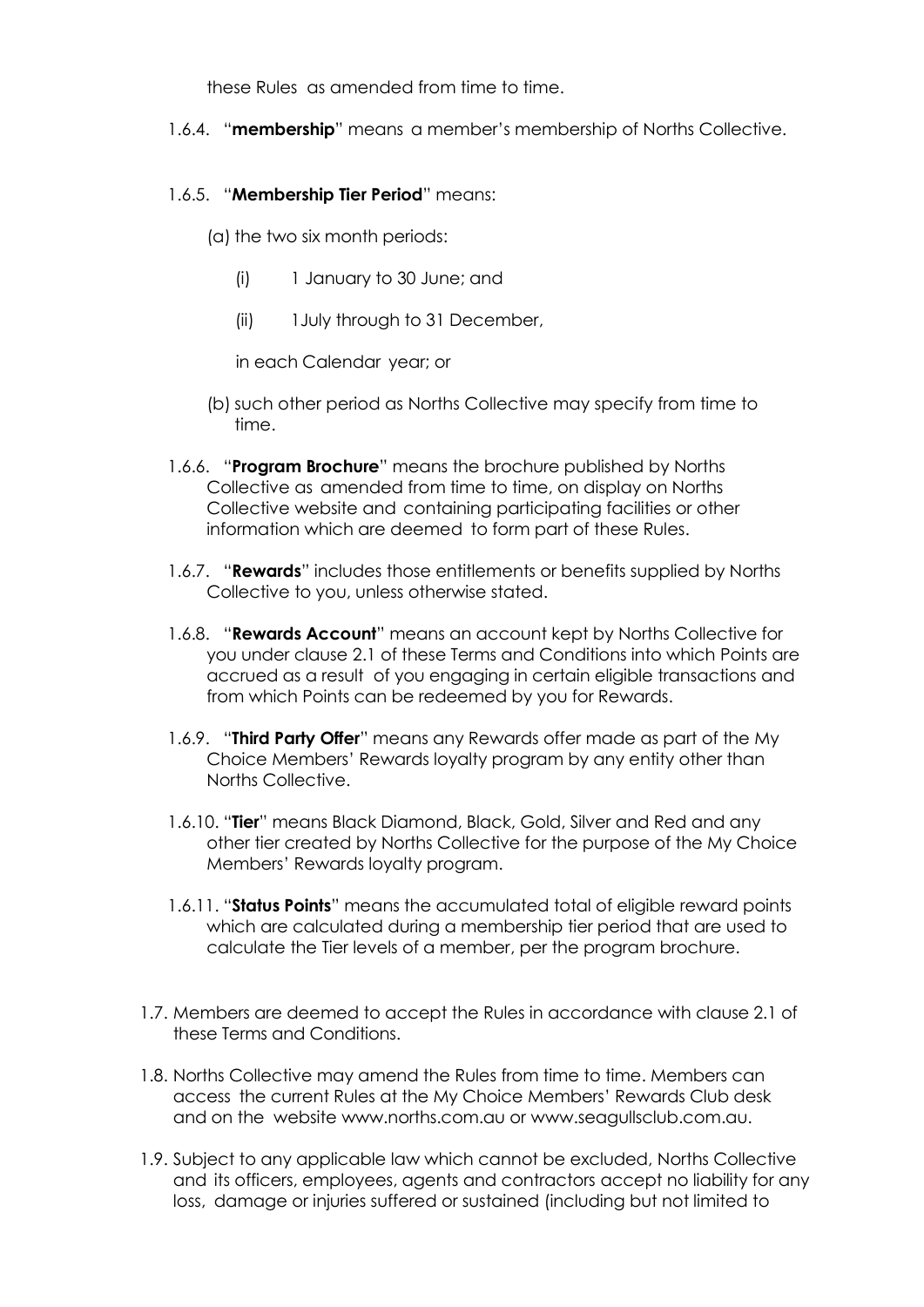direct or consequential loss or losses arising from negligence) by any Member arising directly or indirectly out of or in connection to My Choice Members' Rewards and members release and discharge Norths Collective, officers, employees, agents and contractors from any liability for any such loss, damage or injury. If Norths Collective is liable to a Member in any way, then liability will be limited to:

(a) crediting Points to the member's Rewards Account; or

(b) replacing or resupplying a Reward, which Norths Collective considers is appropriate in connection with the relevant claim.

## **2. Membership**

- 2.1. Membership to My Choice Members' Rewards comes with an eligible person's membership of Norths Collective but subject to confirmation of acceptance of the Rules to activate an eligible person's Rewards Account. It is a requirement of membership that you keep and maintain your Norths Collective membership. You must confirm acceptance of the Rules to activate your Rewards Account and in order to participate in My Choice Members' Rewards.
- 2.2. There are five (5) Tiers of membership being Black Diamond, Black, Gold, Silver and Red.
- 2.3. All eligible members automatically are granted the introductory level of Red, subject to confirmation of acceptance of the Rules to activate the Rewards Account.
- 2.4. The member has the right to opt out of the My Choice Members' Reward loyalty program at any time, by notifying the Chief Executive Officer in writing.
- 2.5. You must promptly notify Norths Collective in writing:
	- 2.5.1. of any change in your address; and/or
	- 2.5.2. if your membership card is lost, stolen, damaged or misused in any way.
- 2.6. Participation in My Choice Members' Rewards, or by claiming or receiving Rewards constitutes an acceptance of the Rules and an agreement to comply with them.
- 2.7. Membership is only open to individuals aged 18 years or over and is not open to corporate entities or any other entities.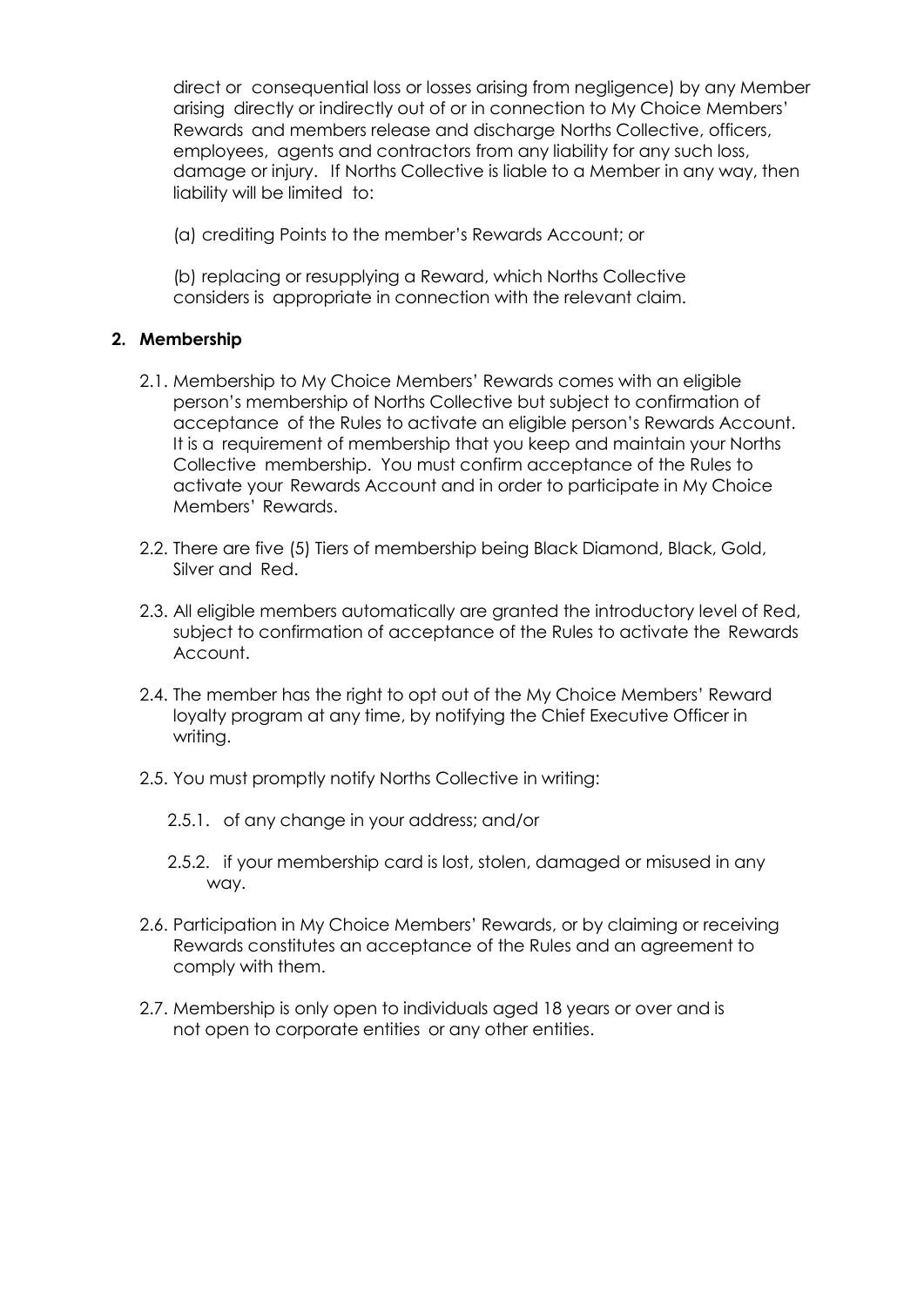- 2.8. Members who are excluded or self excluded from any premises of Norths Collective shall have their Membership suspended or terminated (as the case may be) and Points removed.
- 2.9. To be eligible for membership of any other Tier you must earn (and if specified from time to time, maintain) the number of eligible Status Points required under My Choice Members' Rewards loyalty program within each Membership Tier Period. The number of Status Points required to be earned (and if specified from time to time, maintained) for membership of each Tier will be published by us and will be subject to change without notice to you from time to time.
- 2.10.We reserve the right to make any changes to these Rules, at any time, including to:
	- 2.10.1. Create, amend or remove Tiers of membership to which different terms and conditions apply, including but not limited to the benefits applicable to each Tier of membership of My Choice Members' Rewards;
	- 2.10.2. Set and change the method and rates of Point accrual and Rewards offered to you as part of the My Choice Members' Rewards loyalty program, including having different rates of accrual of Points for each set of premises of Norths Collective or different rates of accrual of Points for the set of premises at which a Member is registered as a Member;
	- 2.10.3. Set and change the number of points required to be earning (and if specified from time to time, maintained) under the My Choice Members' Rewards within any period for eligibility to any Tier of membership within the My Choice Members' Rewards loyalty program;
- 2.11. Norths reserves the right to amend or alter the Rules at any time including, without the limitation, changes to:
	- 2.11.1. these Terms and Conditions
	- 2.11.2. the Program Brochure;
	- 2.11.3. the type and availability of Rewards;
	- 2.11.4. the number of Points required for the redemption of Rewards;
	- 2.11.5. expiry or the accrual of Points;
	- 2.11.6. duration of Membership Tier Period;
	- 2.11.7. eligibility to be a Member of My Choice Members' Rewards loyalty program; and
	- 2.11.8. the services and products available at NORTHS, seagulls, The Greens North Sydney, The Alcott and The Verandah.
	- 2.11.9. Norths Collective will notify Members of any material detrimental change by making the updated Rules available on the web sites [www.norths.com.au](http://www.norths.com.au/) and [www.seagullsclub.com.au](http://www.seagullsclub.com.au/) and the venue's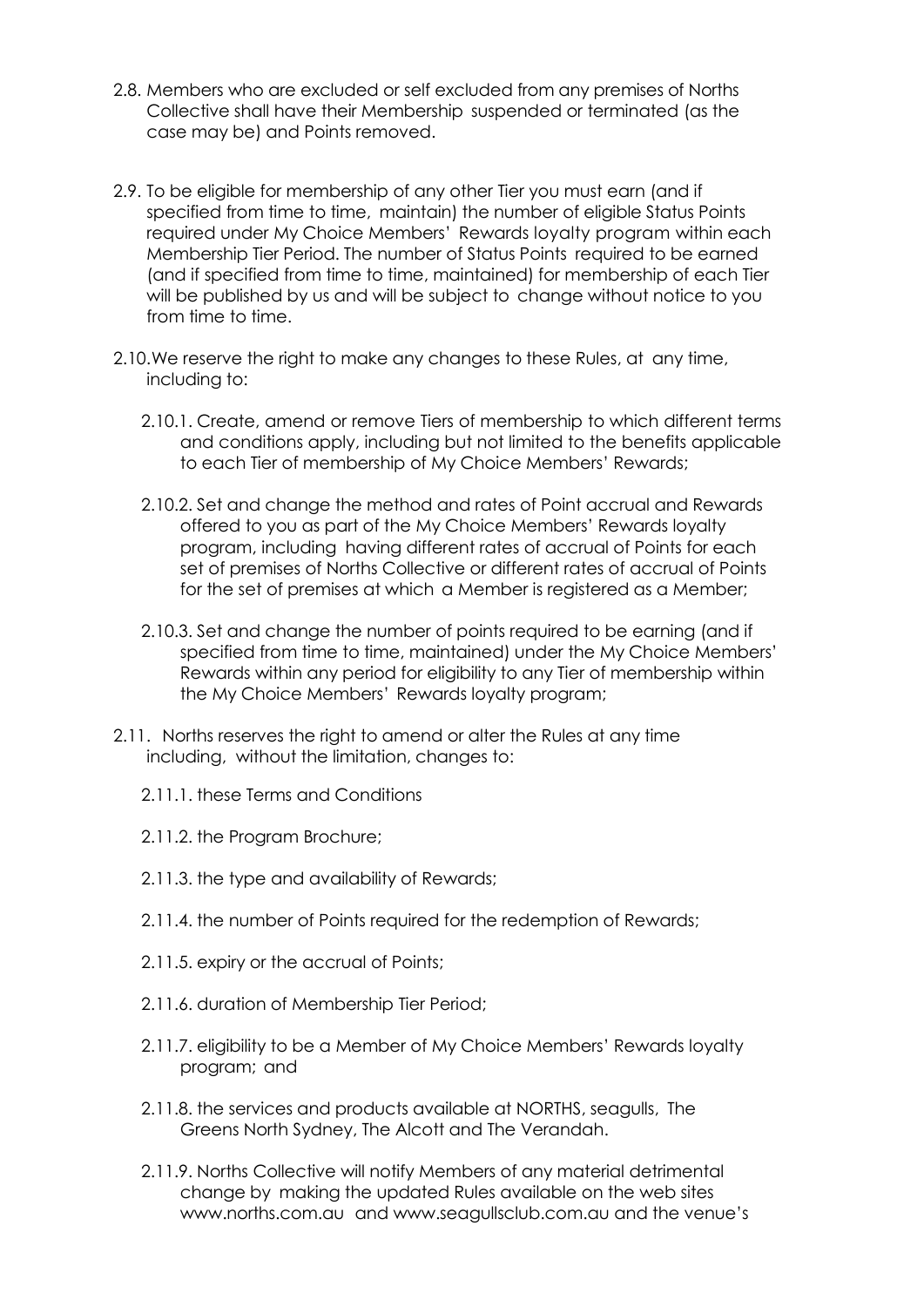Reception 14 days prior to the change/s being made. If such changes relate to benefits provided by Third Party Offers, Norths Collective will, where possible, provide at least 14 days' notice.

- 2.13.Promotional Offers can be varied at any time at the discretion of Norths Collective and will be subject to the specific terms and conditions of that Promotional Offer.
- 2.14.It is the members responsibility to ensure that they keep up to date with the Rules and the features and requirements of the My Choice Members' Rewards loyalty program.
- 2.15.You will be entitled to receive a monthly Player Activity Statement if during the monthly period covered by the Player Activity Statement you have inserted your membership card into the membership card console of a gaming machine while playing that gaming machine.

#### **3. Membership cards**

- 3.1. A person is only entitled to one membership number, and is permitted only one valid membership card displaying that number (except where Norths Collective issues in its discretion an ancillary card linked back to the primary membership account in Norths Collective database).
- 3.2. All members who are eligible for membership of the My Choice Members' Rewards loyalty program Tier levels Black Diamond, Black, Gold, and Silver will receive a new membership card representing their level of participation.
- 3.3. It is the sole responsibility of the Member to safeguard their membership card and take precautions against the loss, or any unauthorised use, of their card.
- 3.4. The Member must sign their membership card upon issuance if the signature panel is present on the card and regularly check that it is in their possession.
- 3.5. A membership card issued to the Member may only be used by that Member.
- 3.6. The Member must not give their membership card to another person or Member for any purpose whatsoever. A breach of this Rule shall be considered to be card misuse and to constitute conduct unbecoming a member which may be dealt with under the disciplinary proceeding provisions in Norths Collective Constitution.
- 3.7. In the event that the Member's card is lost or stolen the Member must immediately report the loss or theft to Norths Collective (and may be required to produce a police report if requested by Norths Collective).
- 3.8. Norths Collective may replace a lost, stolen or damaged membership card in its absolute discretion and subject to the member complying with Norths Collective Appropriate Identification requirements. Norths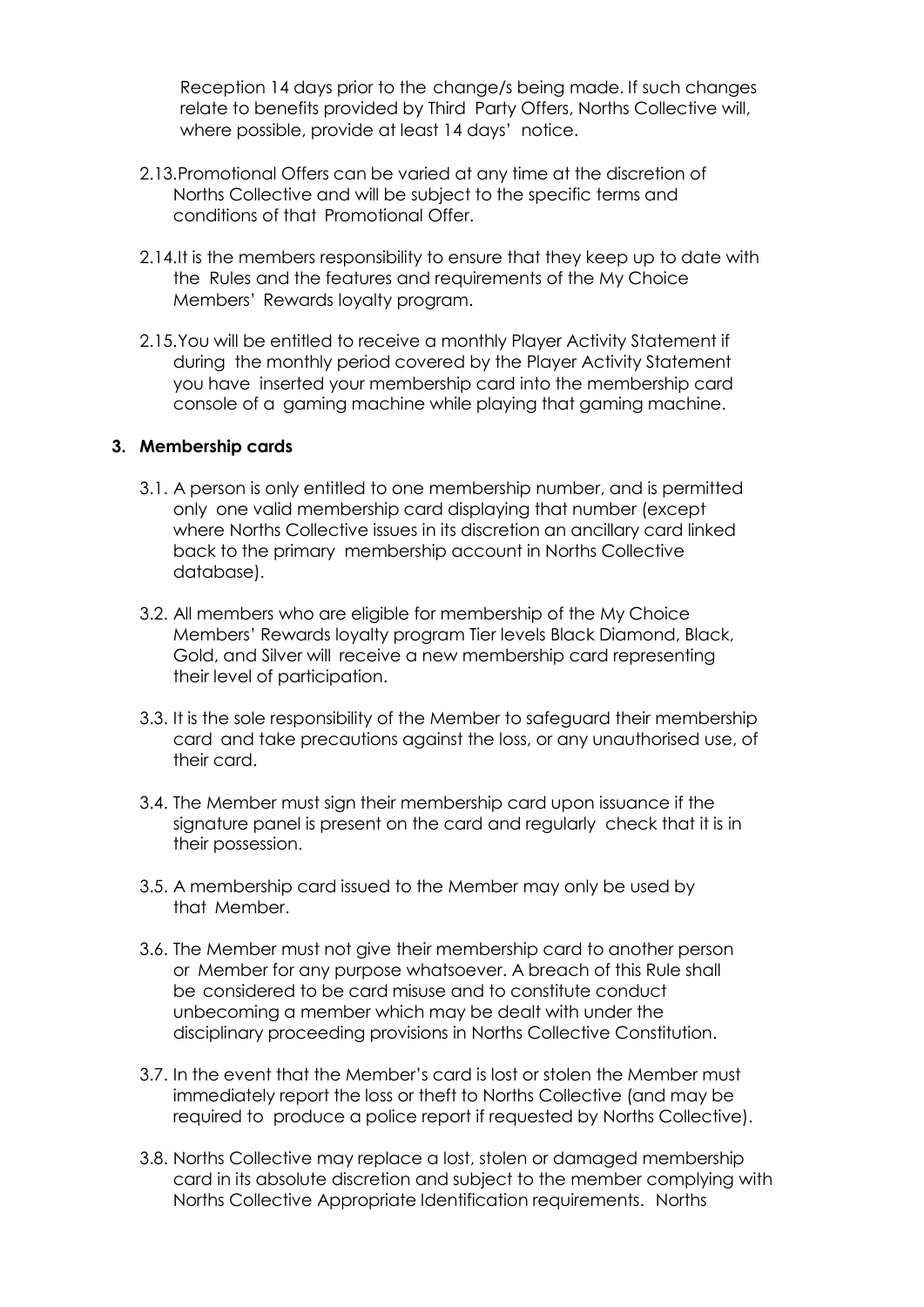Collective reserves the right to charge a fee for replacement membership cards or to cancel a membership if a Member, in Norths Collective sole opinion, has claimed an excessive number of lost, damaged and/or stolen cards.

## **4. Points and privileges**

- 4.1. The participating facilities in the My Choice Members' Rewards loyalty program are set out in the Program Brochure available at the venue's Reception and may be updated from time to time. The Program Brochure is also available on the websites [www.norths.com.au](http://www.norths.com.au/) and [www.seagullsclub.com.au](http://www.seagullsclub.com.au/)
- 4.2. Norths Collective shall not be liable in any way for Rewards which are unavailable for redemption as a result of a technical malfunction, operator fault, misrepresentation for which Norths Collective is not responsible or any other reason outside Norths Collective reasonable control. Rewards cannot be used in conjunction with other discount programs, offers or special events at Norths Collective, unless otherwise specified in the terms and conditions of a particular discount program, offer or special event.
- 4.3. Rewards are subject to availability (for example, services or goods may be in limited supply) and on a first come, first serve basis. Furthermore Norths Collective may offer certain Rewards with limited availability to limited numbers of members within reward levels by giving priority to members with the highest number of points within a reward level at a particular time. For example Norths Collective may offer VIP Parking to a limited number of members within the Black Diamond level based on the number of points they have accrued during the relevant **Membership Tier Period** or part thereof.
- 4.4. Black Diamond and Black Tiered member points will expire and be purged from the member's Reward Account every three years on 31st December from the year that they attain these levels. All other members i.e. Gold, Silver and Red Members points will expire and be purged from the member's Reward Account on December 31st each year, being the end of each Membership Tier Period. To retain points, members must be active at least once every 90 days.
- 4.5. Cardit, Cashless Gaming is available to members. Cashless Gaming facilities are site based, meaning any balance of funds on cashless accounts are held at the venue site which it was played at.
- 4.6. Entry to Tabatinga (located at seagulls Club) is available to all members plus up to two children with the following Tier discounts: Red, Silver and Gold level members (10% discount), Black and Black Diamond level members (free entry).
- 4.7. Complimentary show tickets may be available for the following Tiers: Gold level (up to 1 ticket per show), Black level (up to 2 tickets per show), Black Diamond level (up to 4 tickets per show).
- 4.8. Taxi/Limo service may be available to eligible Black level and Black Diamond level members via Customer Loyalty Host who will determine if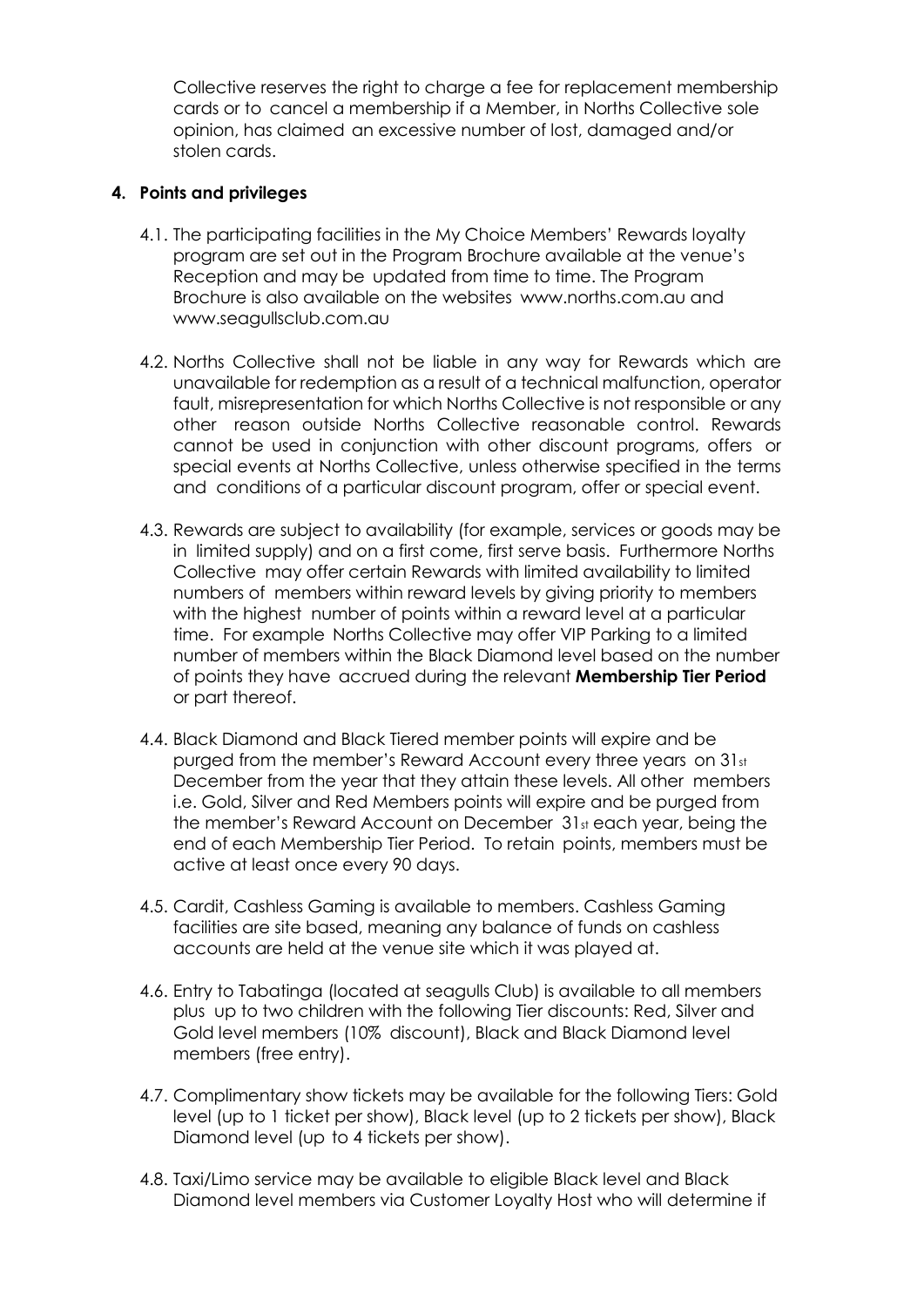the member is eligible for this service. This is pre-determined based on the EBET complimentary program and the value of the taxi voucher will be deducted from this program.

- 4.9. All Gold, Black and Black Diamond level members will receive a monthly balance which can be used on Food and Beverage (non-alcoholic) services via personalised service from a Loyalty Host. This is predetermined based on the EBET complimentary program and the value of the Food and Beverage voucher requested will be deducted from this program.
	- 4.9.1. Black Diamond level members will receive 3,000 points value per week [equivalent to \$30 value] (120,000 points value per month)
	- 4.9.2. Black level members will receive 6,000 points value per month [equivalent to \$60 value]
	- 4.9.3. Gold level members will receive 3,000 points value per month [equivalent to \$30 value]

These values can carry over to a maximum of 3 months and expiry of these values occur on 1<sup>st</sup> May, 1<sup>st</sup> August, 1<sup>st</sup> November, 1st February where all previous values will expire.

4.10. Discounts are offered for membership to Norths Fitness (at NORTHS) and Revolution Health & Fitness at seagulls (at seagulls Club) for the following Tiers: Black (50%) discount, Black Diamond (Free). The discount entitlement is only available to members while they remain at the required Tier level.

4.10. Invitations to Exclusive Special Events may be available to Gold level, Black level and Black Diamond level members during the year where members will be invited to attend an event by way of invitation in the mail or by a Customer Loyalty Host. Should the event be limited with the number of tickets made available, this would considered a promotional offer and are subject to their own specific terms and conditions.

## **5. Earning points**

- 5.1. Subject to the Rules (including without limitation, clause 5), Points are awarded to Members for gaming turnover and non-gaming spend in participating facilities at Norths Collective and for other activities as Norths Collective may from time to time determine. Information in respect of the earning of Points is available at the venue's Reception.
- 5.2. The Member is not permitted to accrue Points or other benefits or Rewards as a result of play or spend by a person other than the Member named on the face of the membership card. A breach of this Rule shall be considered to be card misuse and to constitute conduct unbecoming a member which may be dealt with under the disciplinary proceeding provisions in Norths Collective Constitution.
- 5.3. In order for Points to accrue to their membership card, it is the Member's responsibility to ensure that their card has been registered for the transaction.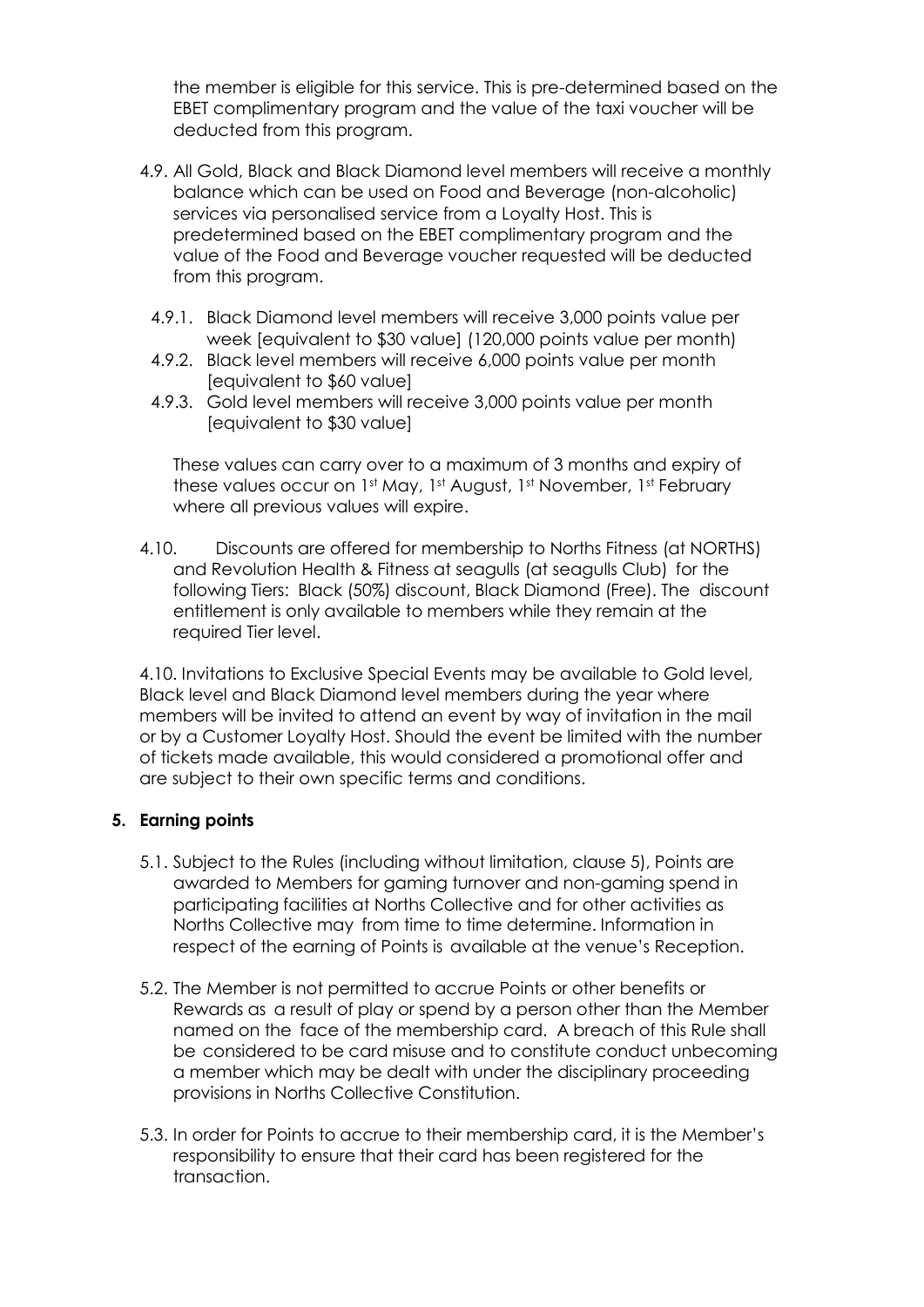5.4. Norths Collective will not be liable in any way in relation to the unavailability of Points or the incorrect accumulation of Points as a result of a technical malfunction, operator fault, misrepresentation for which Norths Collective is not responsible or any other reason outside Norths Collective reasonable control.

5.5. Norths Collective reserves the right to adjust the Member's Points balance and available Rewards where it is satisfied, in its absolute discretion, that there has been an error in the accumulation or calculation of Points and/or any statement as to the availability of Rewards, including for the reasons set out in Rule 5.4.

5.6. The current earn rate of reward points and status points are: 1 point for \$1 spend Point-of-Sale transactions, 1 point for \$5 turnover on a Electronic Gaming Machine (EGM), 1 point for \$25 turnover on a Multi-Terminal Gaming Machine (MTGM).

## **6. Redeeming privileges**

- 6.1. Subject to these Rules (including without limitation, Rule 5), Norths Collective may allow members to use their membership card for the purpose of claiming Rewards which Norths Collective chooses to make available.
- 6.2. Norths Collective obligation to provide any particular Rewards is limited to its obligations under these Rules. Norths Collective shall not be liable in any way to the Member in relation to the unavailability or withdrawal of particular Rewards.
- 6.3. Norths Collective may offer Rewards from time to time in accordance with approved activity recorded on a Member's membership card.
- 6.4. Despite clause 6.3 Norths Collective reserves the right to decline to provide eligible Members with a Bonus Point Offer in any two (2) consecutive months.
- 6.5. Norths Collective may offer Promotional Offers from time to time. Promotional Offers will vary and are subject to their own specific terms and conditions.

## **7. Membership Tiers/Levels**

- 7.1. A Member will be assigned a Tier based upon the criteria set out within the Program Brochure.
- 7.2. Membership of each Tier will be reviewed at least once each month and Norths Collective can move members up to a higher Tier at this time.
- 7.3. Members can only be moved down one or more Tiers every 6 months, at the expiry of each Membership Tier Period.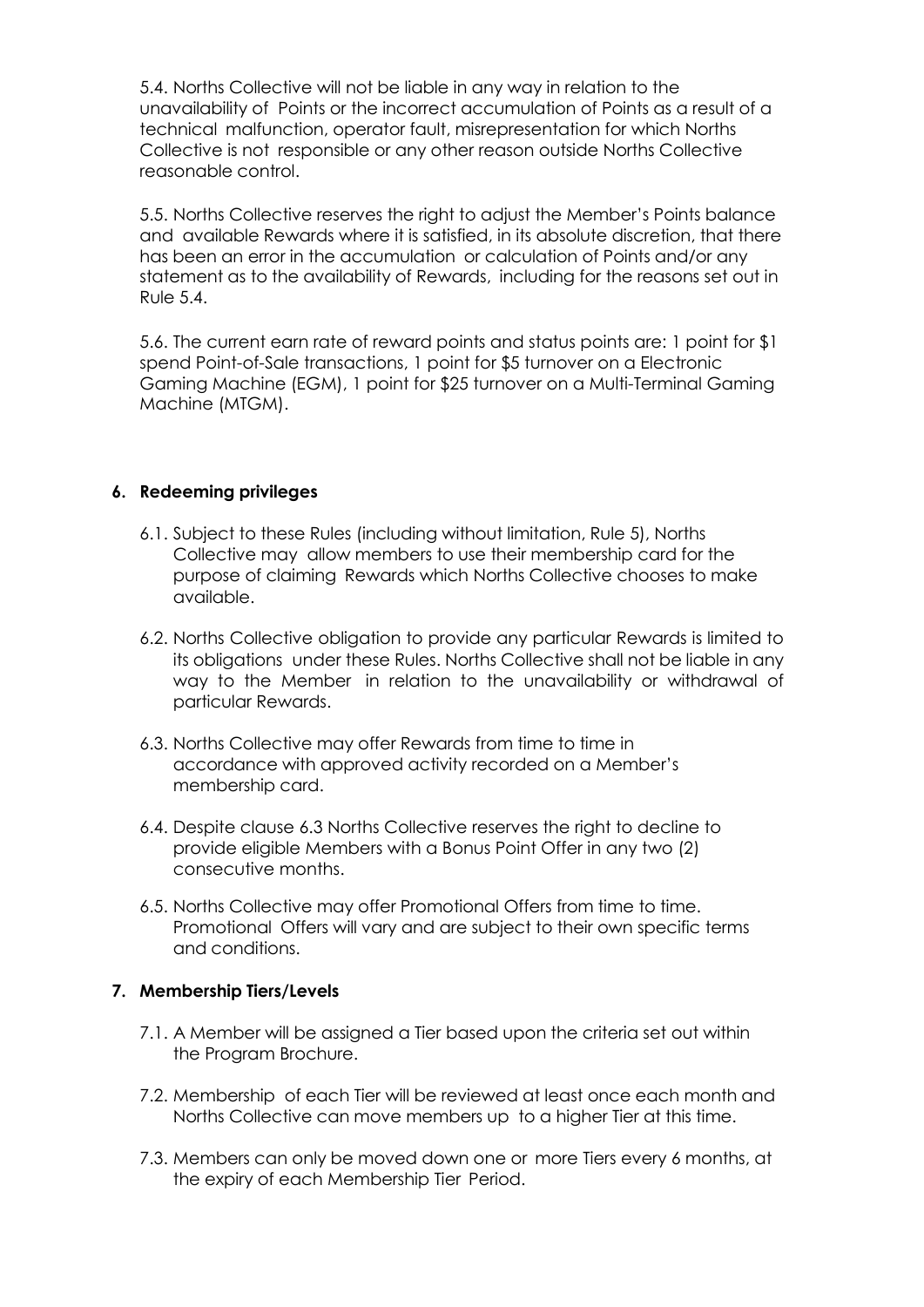- 7.4. Members can check what Tier they are on at any membership kiosk or when they insert their membership card in a gaming machine.
- 7.5. If a member disputes their level of points or allocated Tier, they may do so in writing to the CEO of Norths Collective, 12 Abbott St, Cammeray NSW 2062.

## **8. Third party offers**

- 8.1. Norths Collective may, from time to time, make Third Party Offers available to Members. Members acknowledge that Third Party Offers, including any goods and/or services provided in respect of such offers, are not provided by Norths Collective but by the third parties.
- 8.2. To the extent permitted by law, Norths Collective does not accept any liability in respect of Third Party Offers.
- 8.3. Norths Collective does not make any guarantee, promise or warranty in relation to Third Party Offers. To the extent permitted by law, the Rules expressly exclude every warranty, condition, liability or representation concerning any goods or any services supplied by a third party as a Third Party Offer under or in connection with the Rules.
- 8.4. To the extent permitted by law, the liability of Norths Collective and its officers, employees or agents in respect of any Third Party Offer, including a claimed Reward not being awarded by the offer or of the Third Party Offer or a claim for breach of warranty or liability in respect of any Reward, including goods and/or services provided or offered as a Third Party Offer, which by law cannot be excluded, restricted or modified, or under any express warranty, is limited, at Norths Collective option, to:
	- 8.4.1. re-crediting Points; or
	- 8.4.2. replacing or resupplying the Reward.

#### **9. Privacy**

- 9.1. The information we collect arising directly or indirectly out of or in connection with your membership shall become and remain our property.
- 9.2 You consent to us collecting and retaining your personal information (including information concerning your membership) for the purposes of:
	- 9.2.1. Carrying out the functions and activities that are necessary for us to meet our obligations to you under the Rules;
	- 9.2.2. Disclosing your personal information to third parties who are engaged by us to assist in meeting our obligations to you under the Rules;
	- 9.2.3. Marketing our goods and services to you;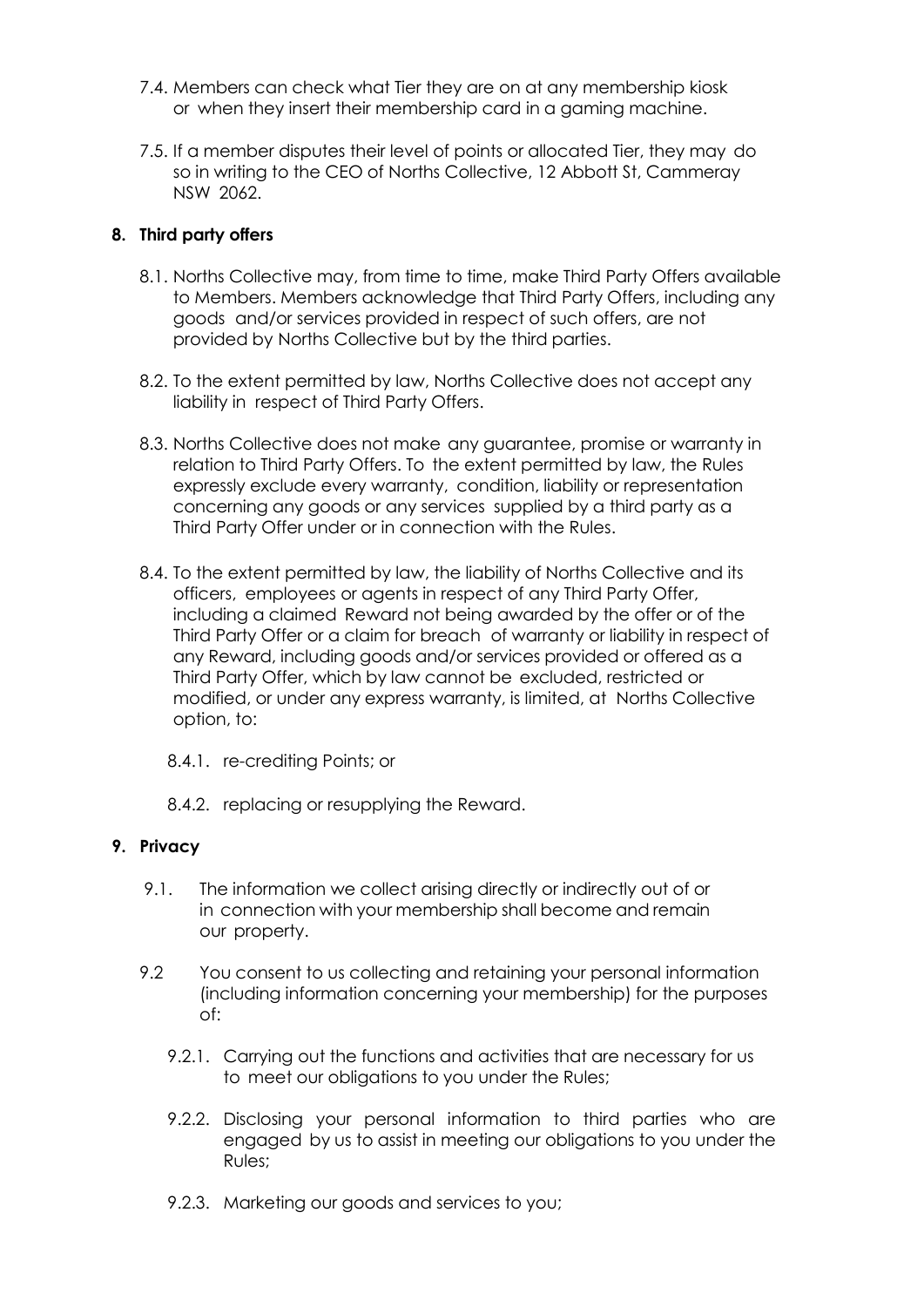- 9.2.4. Disclosing your personal information to selected third parties to allow them to market their goods and services to you unless you inform us otherwise; and
- 9.2.5. Meeting legal requirements or fulfilling any purpose authorised by or under law.
- 9.3. Norths Collective will, at your request, provide you with access to your personal information held by Norths Collective in accordance with Norths Collective Privacy Policy and the requirements of the Privacy Act 1988 (Cth). Player Activity Statements are available upon request.
- 9.4. It is your responsibility to ensure that your personal information held by Norths Collective is accurate, complete and up-to-date. In accordance with Norths Collective Privacy Policy and the requirements of the Privacy Act 1988 (Cth), you will be granted access to your personal information for the purposes of establishing that the information is accurate, complete and up-to-date.

9.5. Due to legal restrictions on gaming related advertisements, a notice informing Norths Collective members of gaming related matters in connection with My Choice Member' Rewards loyalty program may only be displayed in certain areas within the each premises of Norths Collective (such as members notice boards) or sent to those members who have consented in writing to receive gaming advertising. If you do not consent to receiving gaming advertising, you agree and acknowledge that Norths Collective will be unable to send you any relevant notice about such matters in connection with My Choice Members' Rewards loyalty program.

# **10. Security of Rewards Account and Personal Identification Number (PIN) or Password**

- 10.1. The security of Points (and where permitted by us and by legislation, money) in your Rewards Account is the responsibility of Norths Collective and you. Government and its agencies take no responsibility for any losses which might occur from a member's Rewards Account.
- 10.2. There are restrictions contained in NSW gaming related legislation as to the maximum value of prizes that may be awarded under a Player Reward Scheme (i.e. a system used in connection with gaming machines). Generally Norths Collective is prohibited from providing a promotional prize exceeding \$1,000 value or paying cash, or exchanging any loyalty points, including My Choice Members' Rewards for cash.
- 10.3. Norths Collective may request that a Member select a personal identification number (**PIN**) or Password in a form specified by Norths Collective to be issued to the Member for the purposes of protecting the information contained on their membership card from misuse, unauthorised access, modification or disclosure.
- 10.4. Norths Collective reserves the right to restrict a Member's ability to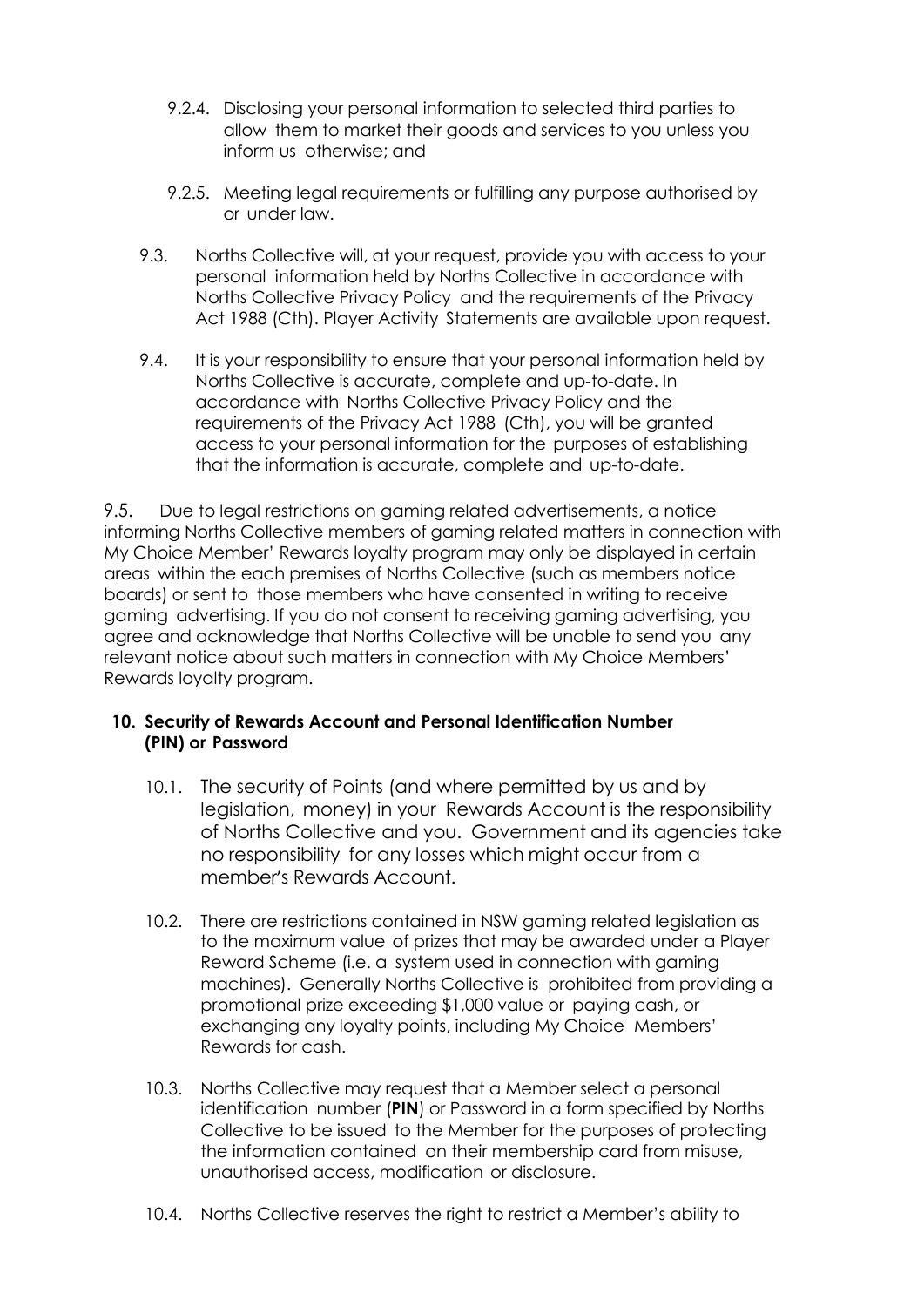accrue Points or to redeem Points for Rewards (as the case may be) by limited eligibility of membership to those members issued with PINs or Passwords.

- 10.5. Members are solely responsible for ensuring that their PIN or Password is kept confidential and that no other person has access to their membership card. Members are liable for any losses that might arise from, or in connection with their failure to comply with such responsibilities.
- 10.6. Norths Collective reserves the right to require a Member to reselect an alternative PIN or Password.
- 10.7. In the event you forget your PIN or Password or request that your PIN be re-set, you will be required to present at least one item of acceptable photo identification.
- 10.8. You should not write your PIN or Password on your membership card or keep a record of your PIN or Password within any article in which you carry your membership card or which is likely to be lost or stolen simultaneously with your membership card.
- 10.9. We shall not be liable for:
	- 10.9.1. any unauthorised dealing with your Points or redemption of Rewards (as the case may be); or
	- 10.9.2. any other loss, damage or injury to you resulting from the disclosure of your PIN (whether such disclosure was intentional or not and includes disclosure which was negligent) to another person by us or by you.

## **11. Termination of the My Choice Members' Rewards loyalty program**

- 11.1. Norths Collective may suspend the operation of the My Choice Members' Rewards loyalty program or cease to operate the My Choice Members' Rewards Loyalty program at any time.
- 11.2. Where possible, Norths Collective will provide three (3) months notice of such suspension or cessation.
- 11.3. To the extent permitted by law, Norths Collective (including its officers, employees, agents and contractors) is not and will not be liable for any damages or any loss whatsoever incurred by the Member (including consequential loss), either directly or indirectly in connection with the suspension or termination of My Choice Members' Rewards loyalty program.
- 11.4. Norths Collective is not liable for any compensation to Members for unclaimed Reward or unredeemed Points if My Choice Members Rewards loyalty program is suspended or terminated.
- 11.5. Norths Collective may terminate or suspend a Member's membership of My Choice Members' Rewards loyalty program (at Norths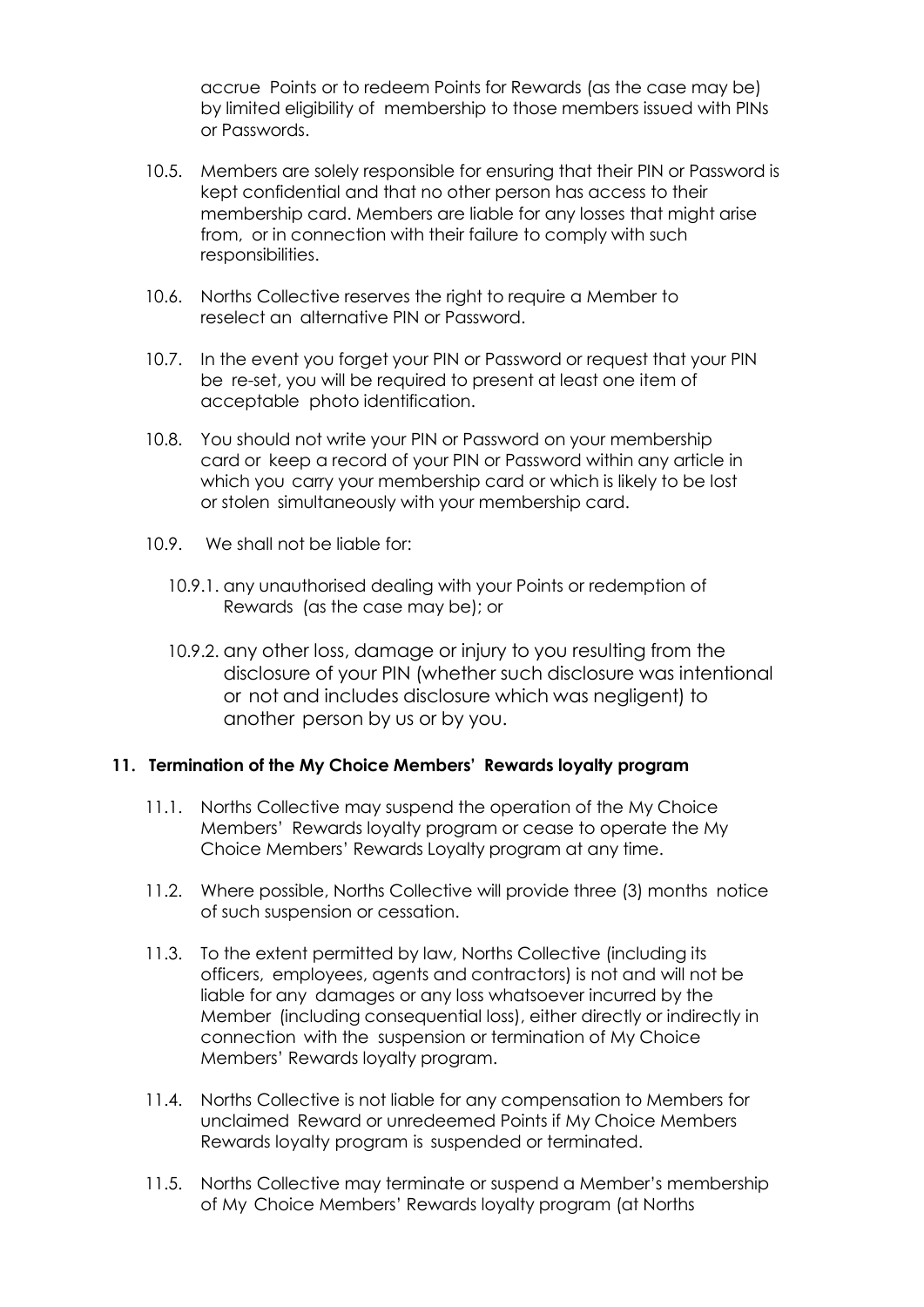Collective absolute discretion) if Norths Collective believes (in its absolute discretion) that any of the following have occurred:

- 11.5.1. The Member has failed to strictly comply with the Rules;
- 11.5.2. The Member's Club membership has expired, has been cancelled or has been suspended;
- 11.5.3. The Member's has engaged in conduct which is offensive, dishonest, disruptive, intimidating, unbecoming or prejudicial to Norths Collective interests;
- 11.5.4. The Member has interfered with or misused any equipment or property; or
- 11.5.5. The Member dies or is bankrupt.
- 11.6. In the event your membership of Norths Collective is terminated:
- 11.6.1. All of your Points and associated Rewards (whether they be Points and Rewards having accrued or not) will automatically be cancelled, excluding ATLAS card (and for the purpose of clarity will not be redeemable) from the time of termination; and
- 11.6.2. You must immediately return your Club membership card to us.
- 11.7 Nothing in the Rules shall be interpreted as excluding or restricting and liability of Norths Collective that is non-excludable by law and shall be read subject to the provisions of the Australian Consumer Law and any other similar State or Territory Legislation which cannot be lawfully excluded. These Conditions shall otherwise have the maximum effect permitted by law.

## **12. Notices**

We may give you any notice relating to My Choice Members' Rewards by either:

- 12.1.1. Publication of the notice on Norths Collective website or
- 12.1.2. Sending you the notice by pre-paid mail or email to your contact details as shown in Norths Collective membership register or
- 12.1.3. Handing the notice to you personally or
- 12.1.4. Placing the notice on the members' notice board of Norths Collective premises.
- 12.2. You may give us a notice by:
	- 12.2.1. Sending it to Norths Collective by pre-paid post or
	- 12.2.2. Handing it to us at any Norths Collective reception or